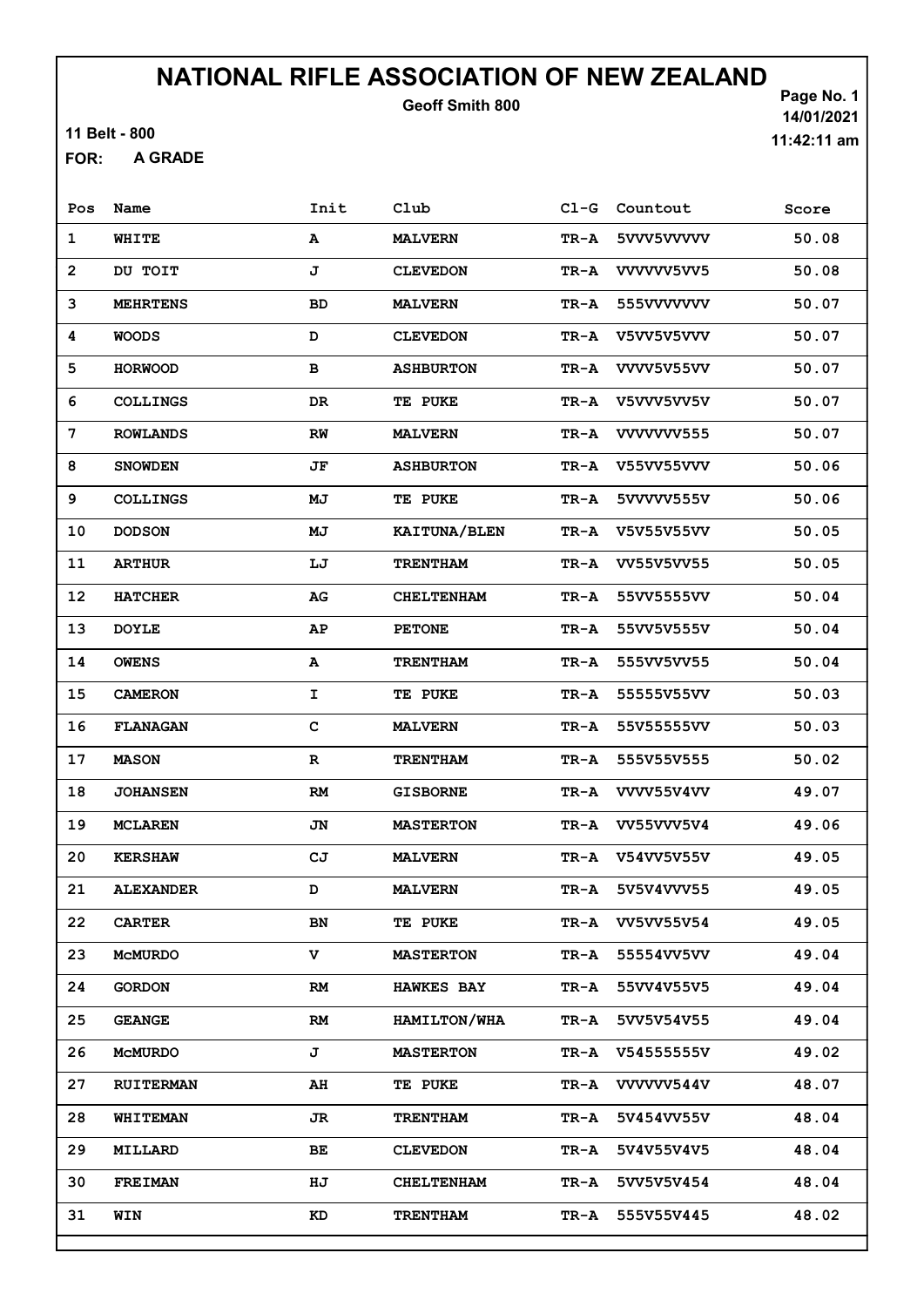## NATIONAL RIFLE ASSOCIATION OF NEW ZEALAND

| <b>FOR:</b> | 11 Belt - 800<br>A GRADE |            | Geoff Smith 800   |        |            | Page No. 2<br>14/01/2021<br>$11:42:11$ am |
|-------------|--------------------------|------------|-------------------|--------|------------|-------------------------------------------|
| Pos         | Name                     | Init       | Club              | $C1-G$ | Countout   | Score                                     |
| 32          | <b>PHILLIPPS</b>         | <b>JMF</b> | <b>CHELTENHAM</b> | TR-A   | 5V444VV555 | 47.03                                     |
| 33          | WHITEMAN                 | OВ         | <b>MASTERTON</b>  | TR-A   | V445V54555 | 47.02                                     |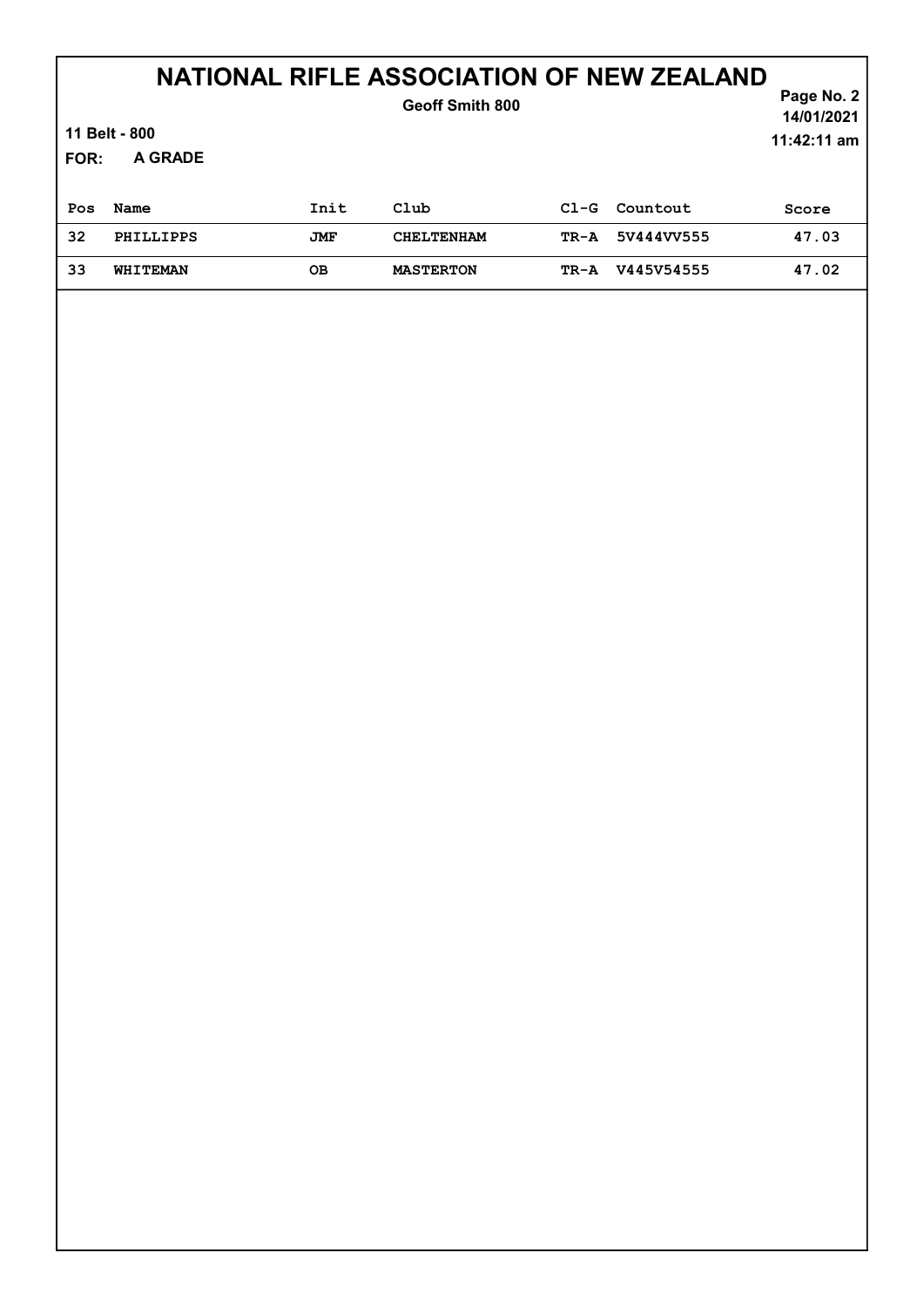11 Belt - 800

B GRADE FOR:

Page No. 3 14/01/2021

| Pos            | Name             | Init        | Club              | $C1-G$ | Countout   | Score |
|----------------|------------------|-------------|-------------------|--------|------------|-------|
| 1              | MARSHALL         | LD          | <b>HAWKES BAY</b> | $TR-B$ | 5V55VVVVVV | 50.07 |
| $\overline{2}$ | LEITE            | $\mathbf R$ | <b>CLEVEDON</b>   | $TR-B$ | 555V5VV5VV | 50.05 |
| 3              | <b>WHYTE</b>     | C           | KAITUNA/BLEN      | $TR-B$ | 55VV5VVV55 | 50.05 |
| 4              | <b>MARTIN</b>    | <b>BJ</b>   | <b>TRENTHAM</b>   | $TR-B$ | 55V55VV55V | 50.04 |
| 5              | <b>CHEESEMAN</b> | J           | <b>CLEVEDON</b>   | $TR-B$ | VV554555VV | 49.04 |
| 6              | DICK             | DK          | KAITUNA/BLEN      | $TR-B$ | V5V55545VV | 49.04 |
| 7              | <b>HOUGHTON</b>  | LS          | <b>CLEVEDON</b>   | $TR-B$ | 5V555VV5V4 | 49.04 |
| 8              | <b>MCKEE</b>     | к           | <b>KARORI</b>     | $TR-B$ | 55V5455VV5 | 49.03 |
| 9              | LANE             | M           | <b>OTOROHANGA</b> | $TR-B$ | V55V55V4V4 | 48.04 |
| 10             | <b>SNOWDEN</b>   | M           | <b>ASHBURTON</b>  | $TR-B$ | 555V545455 | 48.01 |
| 11             | <b>FINCHAM</b>   | D           | <b>HAWKES BAY</b> | $TR-B$ | V5V44VVVV4 | 47.06 |
| 12             | DIKMENLI         | S           | <b>TRENTHAM</b>   | $TR-B$ | V555435555 | 47.01 |
| 13             | <b>GILCHRIST</b> | $\mathbf R$ | <b>OAMARU</b>     | $TR-B$ | 555V554445 | 47.01 |
| 14             | TIDSWELL         | PA          | <b>CHELTENHAM</b> | $TR-B$ | 5544V4V54V | 46.03 |
| 15             | <b>RIDDLE</b>    | s           | <b>CLEVEDON</b>   | $TR-B$ | V44455VV44 | 45.03 |
| 16             | <b>BALL</b>      | JW          | TE PUKE           | $TR-B$ | 5V5V4V5550 | 44.03 |
| 17             | <b>RIDDLE</b>    | G           | <b>CLEVEDON</b>   | $TR-B$ | V554055555 | 44.01 |
| 18             | <b>DENT</b>      | AL          | <b>PETONE</b>     | $TR-B$ | 3444344434 | 37.00 |

11:42:11 am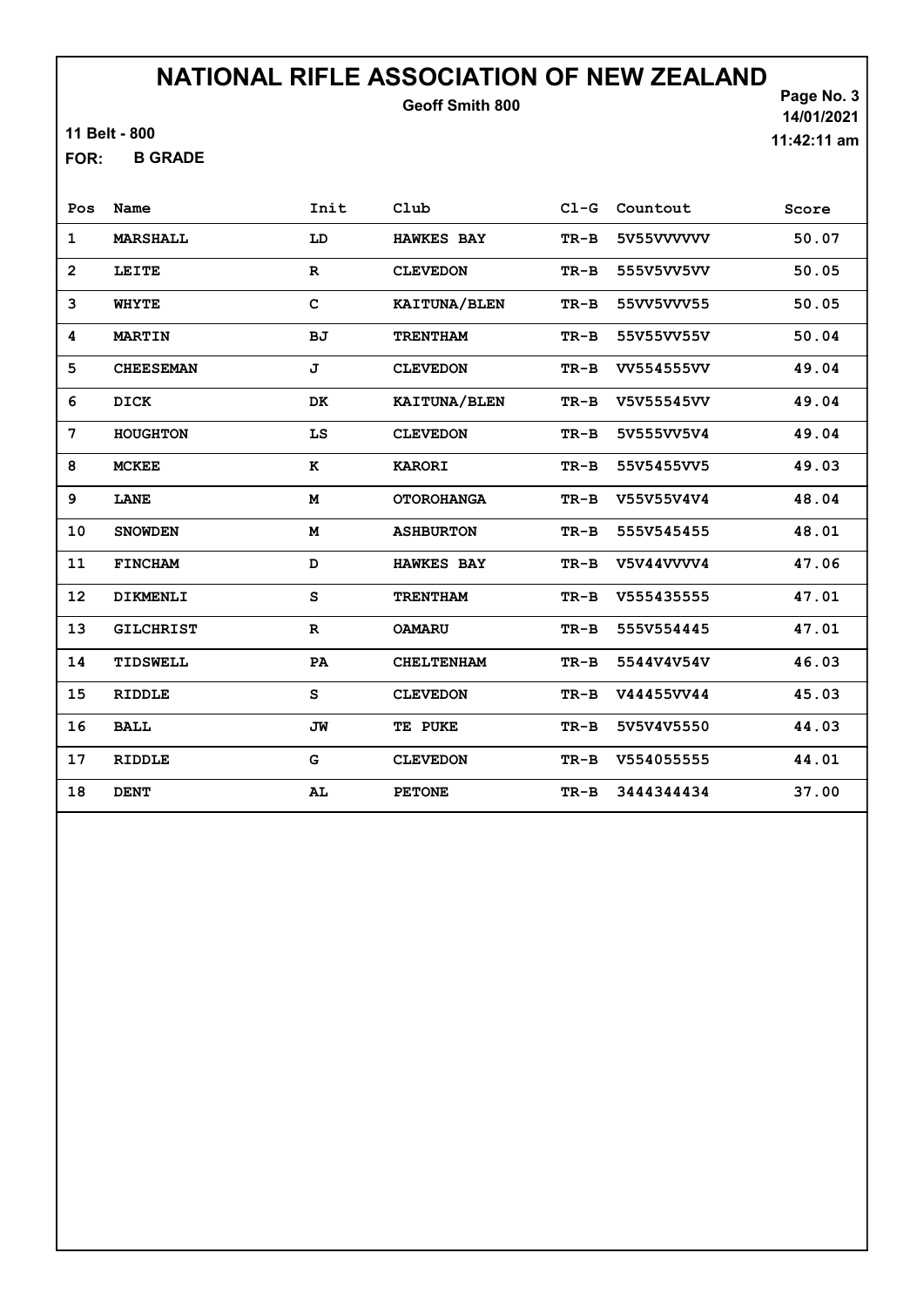11 Belt - 800

C GRADE FOR:

Page No. 4 14/01/2021 11:42:11 am

| Pos            | Name           | Init | Club              | $C1-G$ | Countout   | Score |
|----------------|----------------|------|-------------------|--------|------------|-------|
| 1              | <b>SCOBIE</b>  | J    | <b>OTOROHANGA</b> | $TR-C$ | 5VVVVV554V | 49.06 |
| $\overline{2}$ | <b>BROWN</b>   | SW   | <b>PETONE</b>     | $TR-C$ | 554VV55V55 | 49.03 |
| 3              | <b>KERSHAW</b> | SL   | <b>MALVERN</b>    | $TR-C$ | VV5455V555 | 49.03 |
| 4              | <b>CAMERON</b> | S    | PUKE<br>TE        | $TR-C$ | 555V55545V | 49.02 |
| 5              | WAKELING       | J    | <b>CLEVEDON</b>   | $TR-C$ | 55V555V554 | 49.02 |
| 6              | <b>FLEMING</b> | JA   | <b>ASHBURTON</b>  | $TR-C$ | 54V5454VV5 | 47.03 |
| 7              | <b>GORE</b>    | т    | <b>TRENTHAM</b>   | $TR-C$ | 544455V5V5 | 47.02 |
| 8              | <b>DRAKE</b>   | AE   | <b>TARANAKI</b>   | $TR-C$ | V4V54445V4 | 45.03 |
| 9              | <b>PETZEN</b>  | D    | <b>TRENTHAM</b>   | $TR-C$ | 425444V54V | 42.02 |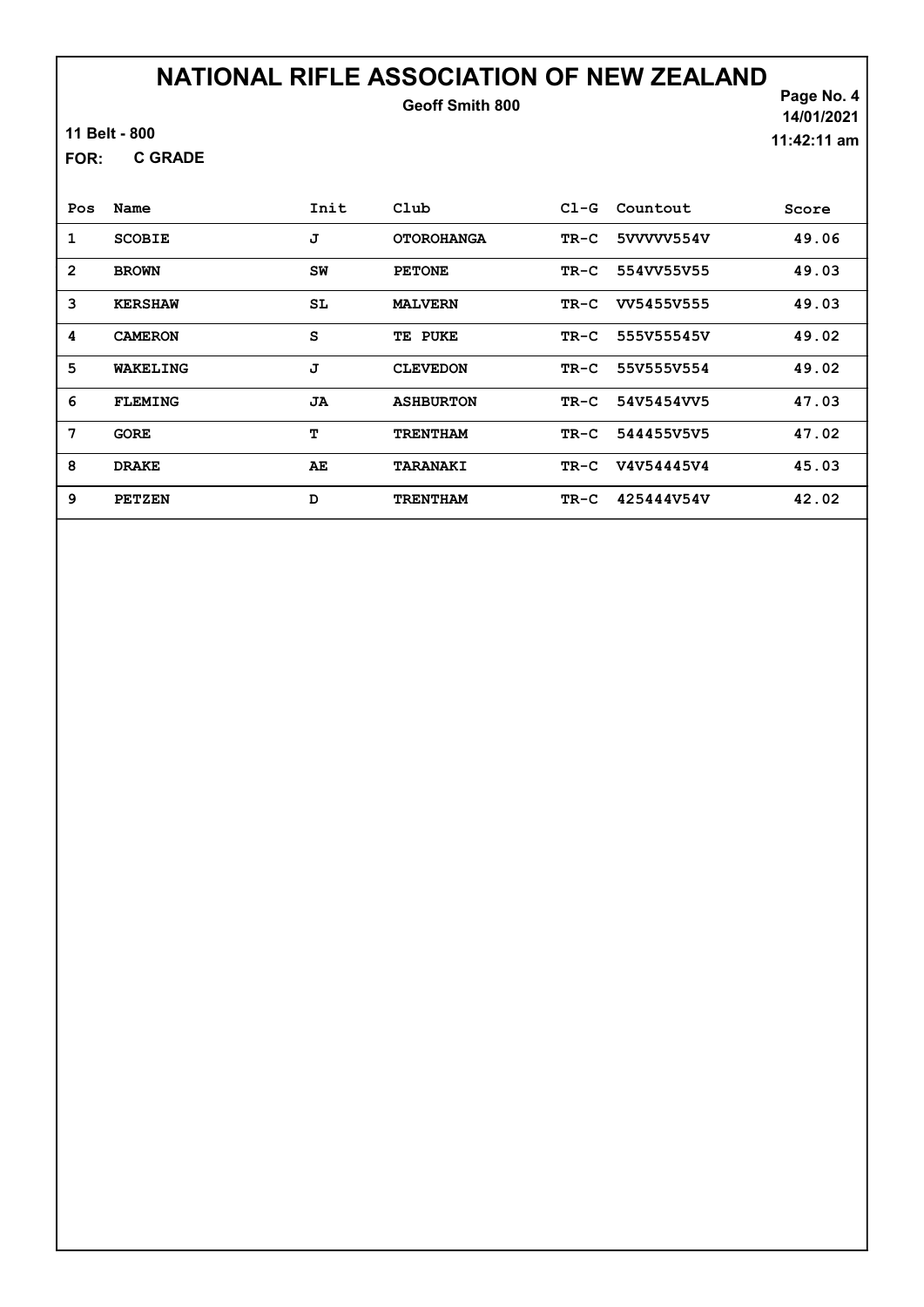## NATIONAL RIFLE ASSOCIATION OF NEW ZEALAND

| <b>FOR:</b>    | 11 Belt - 800<br><b>T GRADE</b> |      | Geoff Smith 800 |        |            | Page No. 5<br>14/01/2021<br>$11:42:11$ am |
|----------------|---------------------------------|------|-----------------|--------|------------|-------------------------------------------|
| Pos            | Name                            | Init | Club            | $C1-G$ | Countout   | Score                                     |
| 1              | VAN RENSBURG                    | L    | <b>CLEVEDON</b> | TR-T   | V544444554 | 44.01                                     |
| $\overline{2}$ | <b>DARRALL</b>                  | F    | <b>TRENTHAM</b> | TR-T   | 5444544445 | 43.00                                     |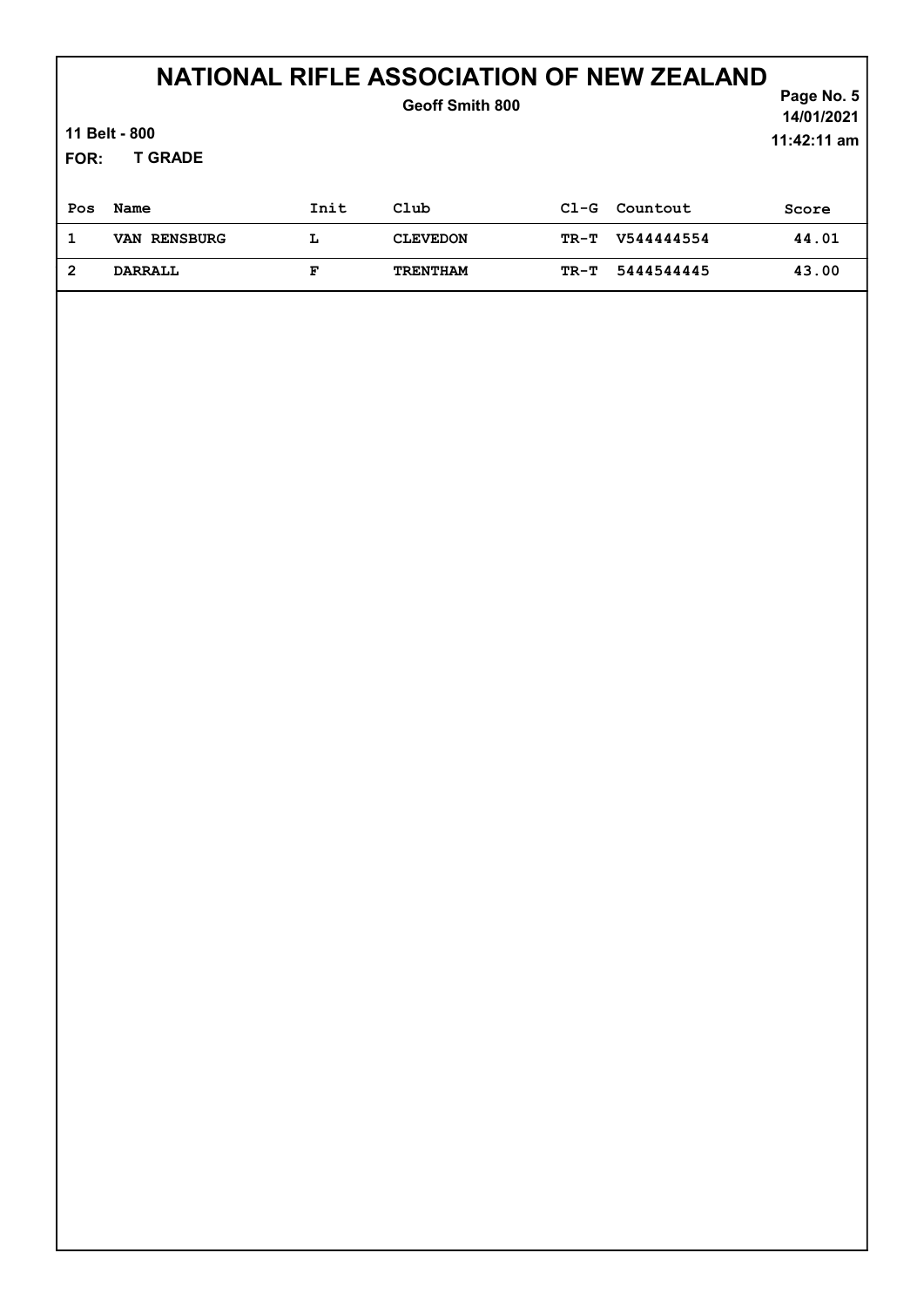# NATIONAL RIFLE ASSOCIATION OF NEW ZEALAND

| FOR:           | 11 Belt - 800<br><b>CFT CLASS</b> |      | Geoff Smith 800   |                    | Page No. 6<br>14/01/2021<br>$11:42:11$ am |
|----------------|-----------------------------------|------|-------------------|--------------------|-------------------------------------------|
| Pos            | Name                              | Init | Club              | Countout<br>$C1-G$ | Score                                     |
| 1              | <b>DUTHIE</b>                     | M    | <b>TRENTHAM</b>   | CFTR-O6X6XX66466   | 58.03                                     |
| $\overline{2}$ | <b>SMITH</b>                      | GRH  | <b>MALVERN</b>    | CFTR-06X46556666   | 56.01                                     |
| 3              | <b>SNOWDEN</b>                    | c    | <b>ASHBURTON</b>  | CFTR-06XXX465545   | 53.03                                     |
| 4              | <b>LINDSAY</b>                    | в    | <b>HAWKES BAY</b> | CFTR-0544454X455   | 46.01                                     |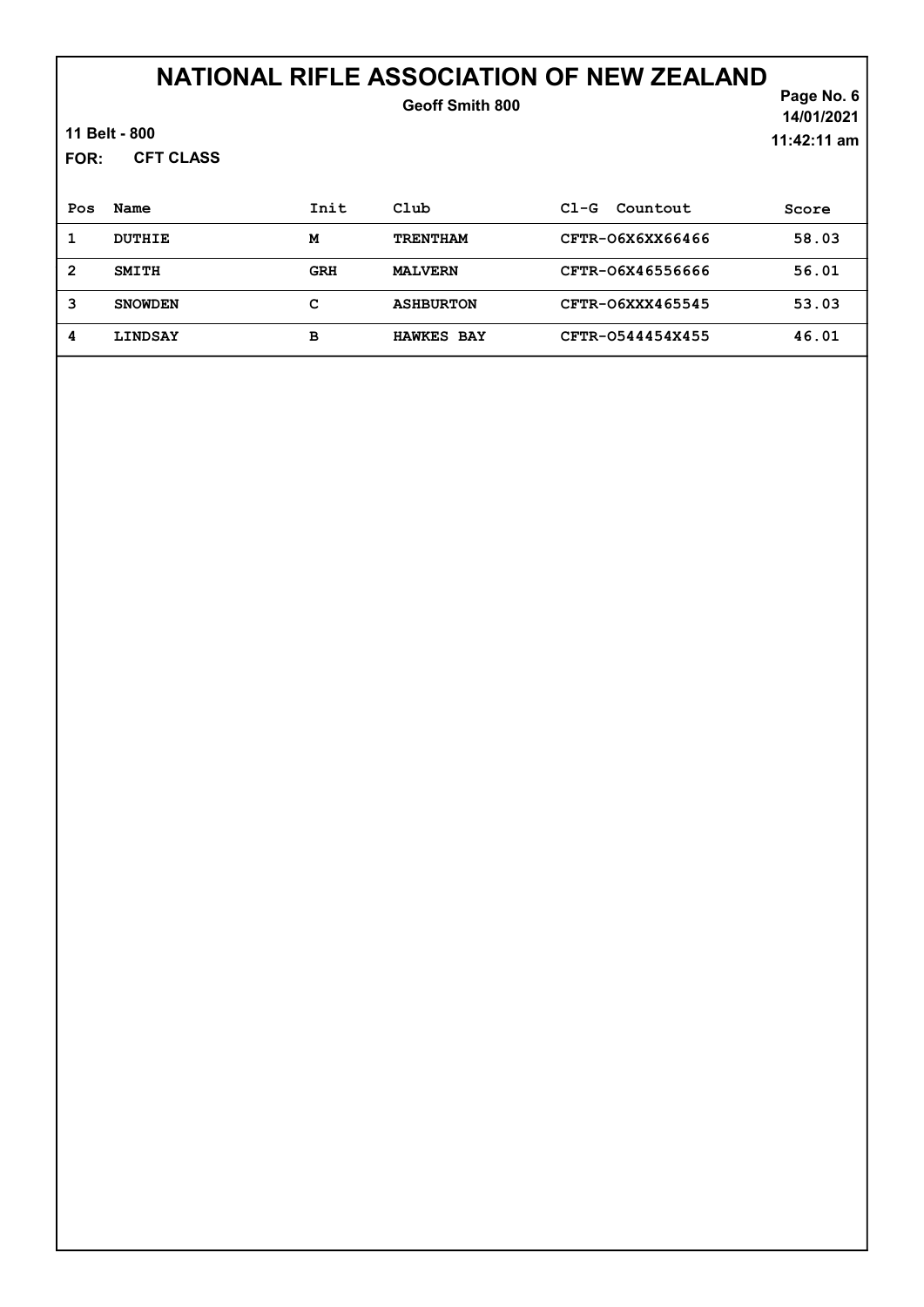11 Belt - 800

FO CLASS FOR:

Page No. 7 14/01/2021 11:42:11 am

| Pos            | Name              | Init        | Club              |        | Cl-G Countout | Score |
|----------------|-------------------|-------------|-------------------|--------|---------------|-------|
| $\mathbf 1$    | <b>HUGHES</b>     | IR          | <b>CHELTENHAM</b> | $FO-O$ | XXXXXXXXX6    | 60.09 |
| $\overline{2}$ | <b>SUBRITZKY</b>  | M           | <b>KARORI</b>     | $FO-O$ | X6XXXXXXX6    | 60.08 |
| 3              | <b>MCLAY</b>      | s           | TE PUKE           | $FO-O$ | 6XXX66XXXX    | 60.07 |
| 4              | <b>KERRIDGE</b>   | $\mathbf R$ | TE PUKE           | $FO-O$ | 6X6X66XXXX    | 60.06 |
| 5              | <b>MOSES</b>      | МK          | <b>CLEVEDON</b>   | $FO-O$ | X666X66X6X    | 60.04 |
| 6              | <b>GRIMSEY</b>    | L           | <b>ASHBURTON</b>  | $FO-O$ | 6666XXX66X    | 60.04 |
| 7              | <b>MEEHAN</b>     | D           | <b>CLEVEDON</b>   | $FO-O$ | 665X6XXXX6    | 59.05 |
| 8              | <b>CHUI</b>       | M           | <b>ASHBURTON</b>  | $FO-O$ | 65X6XXXX66    | 59.05 |
| 9              | <b>NEAL</b>       | PA          | <b>CLEVEDON</b>   | $FO-O$ | 56XX66X66X    | 59.04 |
| 10             | <b>MAY</b>        | IS          | <b>WHANGAREI</b>  | $FO-O$ | 6X65X65X66    | 58.03 |
| 11             | <b>DUCKETT</b>    | FM          | <b>MASTERTON</b>  | $FO-O$ | 6XXX655666    | 58.03 |
| 12             | <b>KAPENE</b>     | s           | <b>GISBORNE</b>   | $FO-O$ | X6X666X655    | 58.03 |
| 13             | <b>MOFFATT</b>    | SK          | <b>CLEVEDON</b>   | $FO-O$ | 6XX6556666    | 58.02 |
| 14             | <b>HUNT</b>       | C           | <b>KARORI</b>     | $FO-O$ | 46XX6XXX65    | 57.05 |
| 15             | <b>TEAGUE</b>     | SP          | TE PUKE           | $FO-O$ | 6XX6XX5X55    | 57.05 |
| 16             | <b>HOML</b>       | SB          | <b>CHELTENHAM</b> | $FO-O$ | 56XX5565XX    | 56.04 |
| 17             | <b>BARKHUIZEN</b> | S           | <b>CLEVEDON</b>   | $FO-O$ | 445X666665    | 54.01 |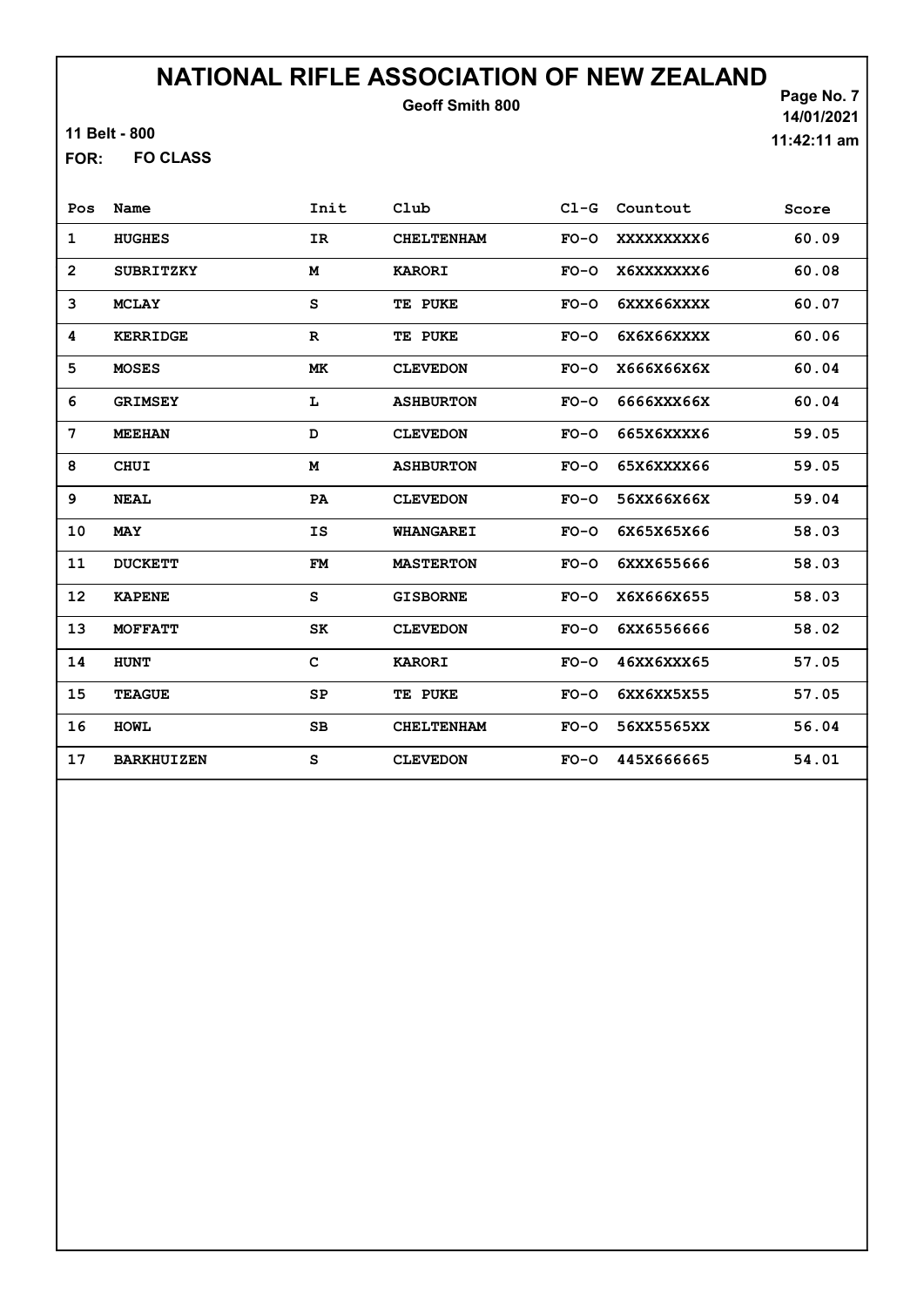|                                                            | FOR: | 11 Belt - 800<br><b>FPR CLASS</b> | <b>NATIONAL RIFLE ASSOCIATION OF NEW ZEALAND</b><br><b>Geoff Smith 800</b> |  | Page No. 8<br>14/01/2021<br>$11:42:11$ am |
|------------------------------------------------------------|------|-----------------------------------|----------------------------------------------------------------------------|--|-------------------------------------------|
| Init<br>Club<br>Countout<br>$C1-G$<br>Name<br>Pos          |      |                                   |                                                                            |  | Score                                     |
| FPR-0 6XX6X55X65<br><b>SMITH</b><br>DW<br><b>ASHBURTON</b> |      |                                   |                                                                            |  | 57.04                                     |